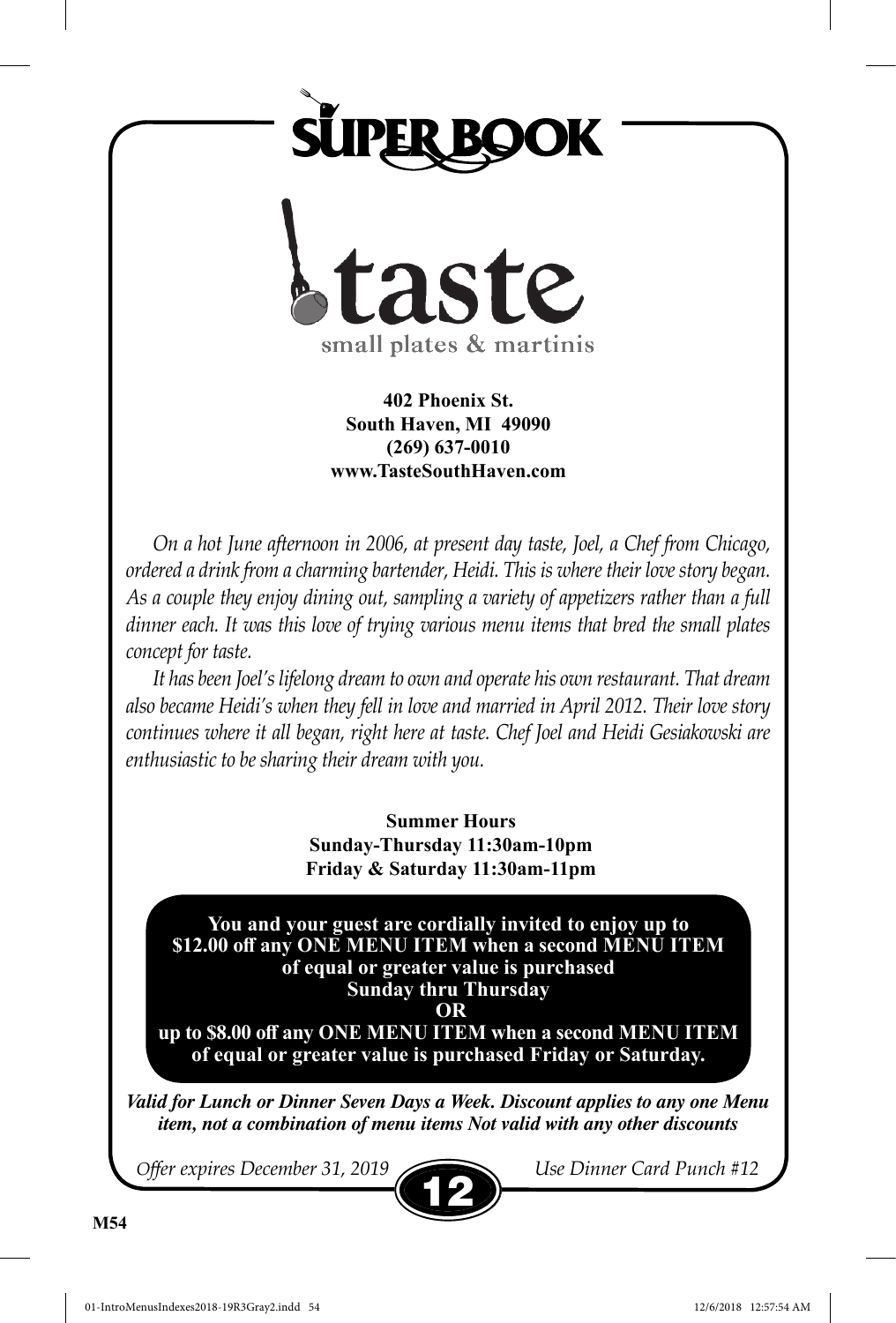

402 Phoenix St • South Haven, MI 49090 • (269) 637-0010 • www.TasteSouthHaven.com

|                                                        |    | <b>COLD PLATES</b>                                                                           |
|--------------------------------------------------------|----|----------------------------------------------------------------------------------------------|
| tuna tartare GS*                                       | 12 | tomato & mozzarella GSV<br>٩                                                                 |
| sushi grade tuna tossed with avocado, sesame, ginger,  |    | fresh mozzarella, roasted tomatoes, topped with fresh                                        |
| citrus juices & spring onion, served on crispy wontons |    | basil & balsamic reduction                                                                   |
| mushroom pate GS* V                                    | 8  | michigan cheese plate GS* V<br>12                                                            |
| silky blend of mushrooms, onions and cheese            |    | camembert over sweet pepper jam, taleggio and fresh                                          |
| served with sea salt ciabatta                          |    | goat chevre with blueberry preserves and grilled bread                                       |
| bleu cheese & honey GS* V                              | 8  | hummus GS*V<br>7                                                                             |
| bleu cheese crumbles & honey with artisan bread        |    | chef's choice hummus with warm pita                                                          |
|                                                        |    | <b>HOT PLATES</b>                                                                            |
| mac-n-cheese                                           | 9  | bay scallops scampi GS*<br>14                                                                |
| chef's choice mac-n-cheese                             |    | sweet bay scallops sautéed with garlic butter & white<br>wine with grilled bread             |
| plain mac-n-cheese $\vee$                              | 6  |                                                                                              |
| pasta with homemade cheddar cheese sauce               |    | blue gill<br>10                                                                              |
| blackened chicken GS                                   | 8  | panko and parmesan crusted blue gill, lemon-dill aioli                                       |
| tender chicken breast seared with cajun spices, atop a |    | 8<br>tilapia tacos GS                                                                        |
| fennel cream sauce                                     |    | corn tortillas filled with grilled tilapia, homemade                                         |
|                                                        |    | creamy coleslaw and a corn & avocado salsa                                                   |
| parmesan bread $\vee$                                  | 6  |                                                                                              |
| thick cut sourdough crusted with parmesan cheeses &    |    | sausage plate GS<br>10                                                                       |
| herbs with tomato basil sauce                          |    | kaesekrainer, knackwurst & smoked polish sausages                                            |
|                                                        |    | with house made sauerkraut and ground mustard                                                |
| salmon GS                                              | 12 | beef wellington<br>15                                                                        |
| 4 oz seared salmon filet topped with a cucumber lime   |    | 5 mini beef wellingtons with mushroom duxelle atop                                           |
| cream on a bed of jalapeño-cilantro rice               |    | red wine demi-glace                                                                          |
| wings $GS*$                                            | 10 |                                                                                              |
| brined chicken wings glazed with pure maple syrup &    |    | sweet & spicy shrimp<br>10                                                                   |
| bacon over mini waffles                                |    | lightly dusted, flash-fried shrimp topped with a creamy,                                     |
|                                                        |    | sweet & spicy sauce                                                                          |
| potato pancakes ∨                                      | 8  | 8<br>korean chicken bbq GS*                                                                  |
| crispy potato pancakes with apple chutney,             |    | boneless chicken thigh glazed with a traditional korean                                      |
| sour cream & chive oil                                 |    | bulgogi sauce with flavors of soy and sesame over rice                                       |
| cuban shrimp GS*                                       | 10 |                                                                                              |
| tender shrimp poached in saffron, garlic butter &      |    | sweet-n-smoky ribs<br>11                                                                     |
| paprika with artisan bread                             |    | tender baby back ribs, slow cooked & smothered with                                          |
|                                                        |    | sweet-n-smoky bbq, served with creamy slaw                                                   |
| mussels GS*                                            | 10 | filet bites GS                                                                               |
| pei mussels sautéed in a french mustard cream sauce    |    | 15<br>garlic and peppercorn crusted beef tenderloin seared                                   |
| with artisan bread                                     |    | medium rare with a bourbon glaze                                                             |
| crispy artichokes $\vee$                               | 7  |                                                                                              |
| pickled artichoke hearts lightly dusted & fried with a |    |                                                                                              |
| roasted tomato aioli                                   |    | GS Gluten Sensitive Friendly<br>GS* Gluten Sensitive Friendly with modifications             |
|                                                        |    | V Vegetarian                                                                                 |
|                                                        |    | Our menu items are not for those with Celiac Disease, but for those with gluten sensitivity. |

Parties of 8 or more are asked to be on one bill and an 18% gratuity will be added.<br>Ask your server about menu items that are cooked to order or served raw or undercooked meats, poulfry, seafood, shellfish or eggs may incr

**M55**